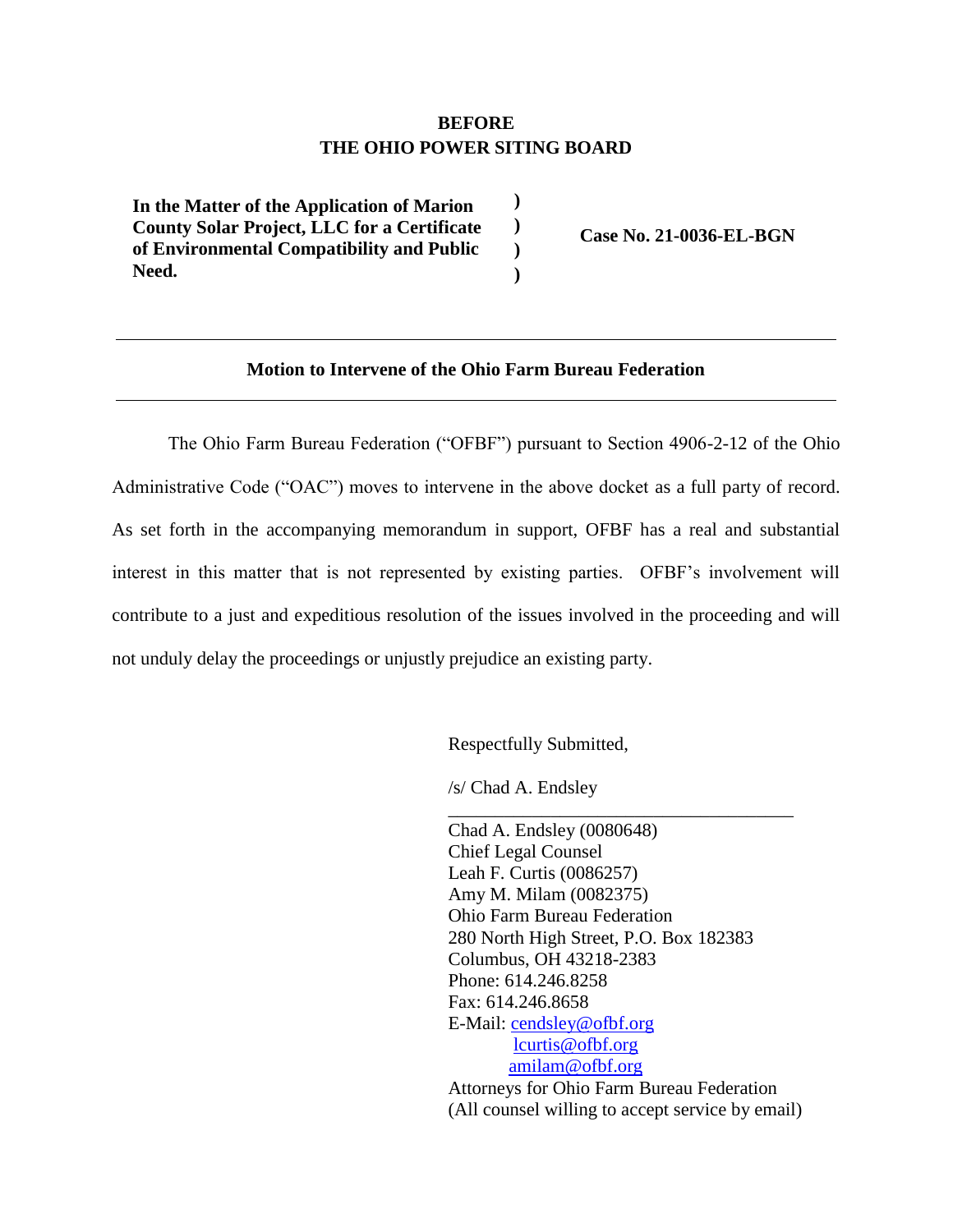# **BEFORE THE OHIO POWER SITING BOARD**

**) ) ) )**

**) In the Matter of the Application of Marion County Solar Project, LLC for a Certificate of Environmental Compatibility and Public Need.**

**Case No. 21-0036-EL-BGN**

## **Memorandum in Support of Motion to Intervene of the Ohio Farm Bureau Federation**

Pursuant to Section 4906-2-12 of the OAC, Ohio Farm Bureau Federation ("OFBF")

moves to intervene in this proceeding as a full party of record.

Rule 4906-2-12(B) of the OAC states:

(B) The board or the administrative law judge shall grant petitions for leave to intervene only upon a showing of good cause.

(1) In deciding whether to permit intervention under this paragraph, the board or the administrative law judge may consider:

- (a) The nature and extent of the person's interest.
- (b) The extent to which the person's interest is represented by existing parties.
- (c) The person's potential contribution to a just and expeditious resolution of the issues involved in the proceeding.
- (d) Whether granting the requested intervention would unduly delay the proceeding or unjustly prejudice an existing party.

### **I. OFBF has a real and substantial interest in this matter that is not represented by existing parties.**

OFBF maintains a non-profit organization representing agricultural interests at the state

and local levels with member families in every county, including hundreds of families in Marion

County.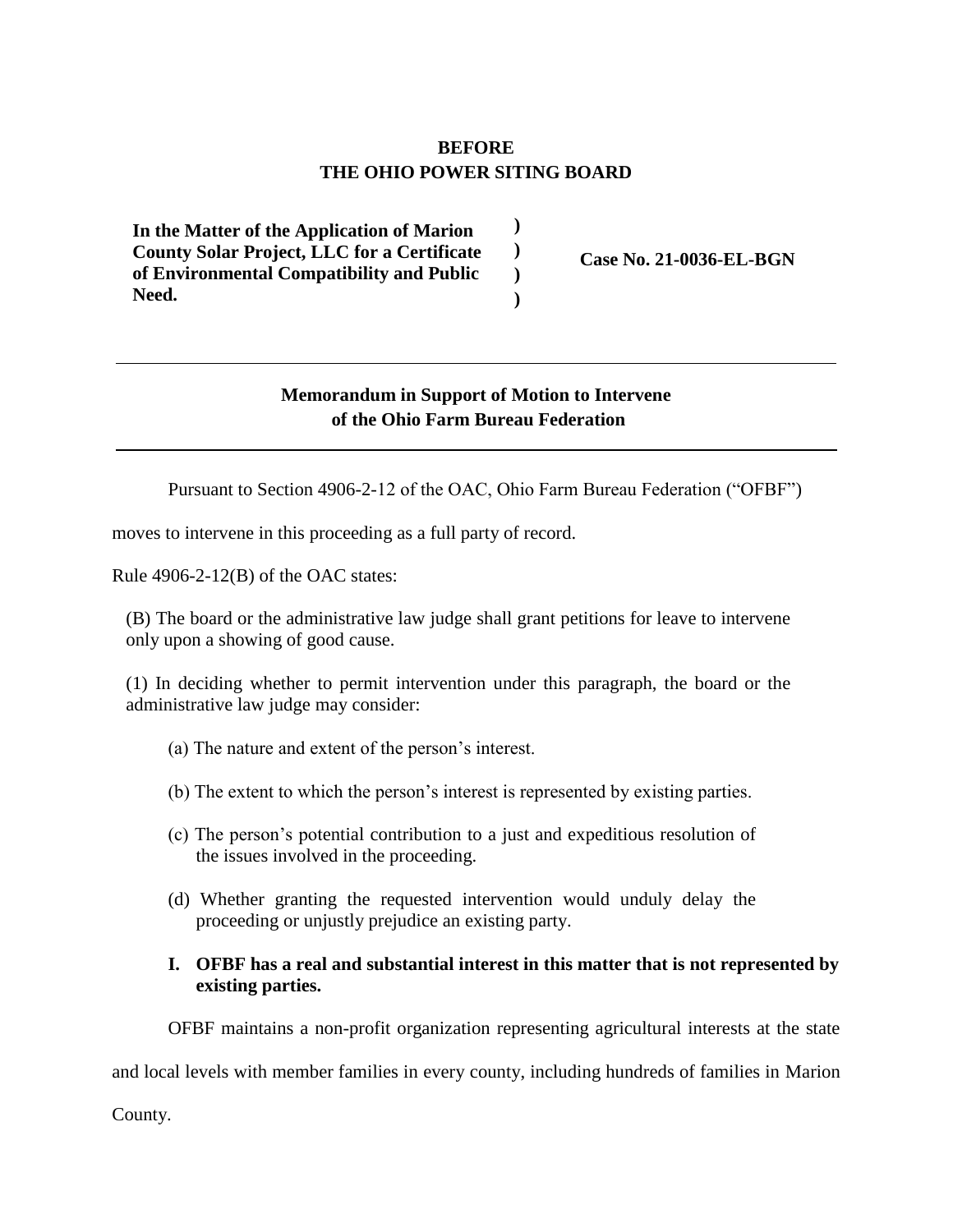Many Farm Bureau members are involved in farming and agribusiness activities, including food processing, commodity processing/conditioning/handling, biofuel production, and greenhouse operations. Some members are involved in larger scale industries and manufacturing, while others have small business enterprises, such as restaurants, cleaners, and other services. All are residential energy consumers.

Farm Bureau members have an interest in effective solar energy development. Farmers engaged in solar leasing agreements want to make sure that construction activities on their property adhere to procedures ensuring soil and water conservation. While a facility might be accommodated at one specific location, the surrounding topography, land forming, conservation practices, and subsurface drainage systems link a number of locations and land holdings together. Construction and land forming modifications for an energy facility and related infrastructure could impact conservation strategies over a wider area. Residents in rural neighborhoods want assurances that environmental considerations – setbacks, noise, traffic, aesthetic and other factors – are addressed with effective facility design and placement. Area businesses want to make sure that a solar facility in the community enhances local commerce and economic development.

OFBF does not intervene in this proceeding in support or opposition to the project at hand. Rather, OFBF's concerns lie in ensuring that if a project of this nature goes forward, landowners and their land are protected and have appropriate recourse for needed repairs or remediation. OFBF's interest in this case is guided by policy resolutions from Ohio Farm Bureau Federation's 2021 State Policies. OFBF employs an extensive grassroots policy development process which involves individual members, county Farm Bureau leaders, government officials, and businesses and community stakeholders. The policy positions which are ultimately approved at OFBF's annual meeting by elected delegates from each County Farm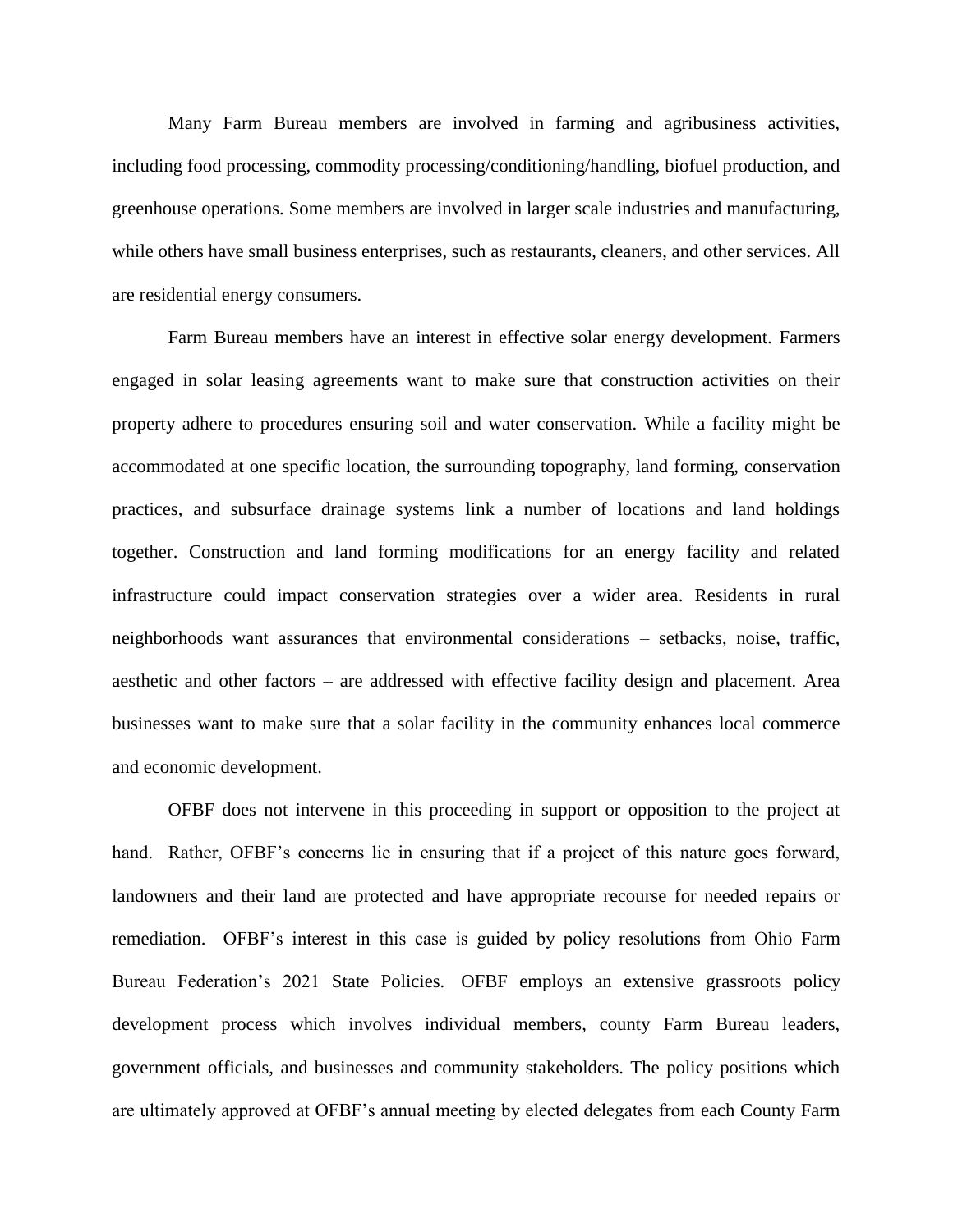Bureau reflect extensive local input, need, experience, and concern. These policies become the basis for action plans at local and state levels, often involving collaborative efforts over many years to address important issues. Annual evaluation of policy ensures that Farm Bureau's state and local efforts remain on target. Many of the policies appearing in OFBF's 2021 State Policies have been developed and honed over many years. This thorough process ensures that OFBF's policy positions are well thought-out, developed, researched, and reflective of our members' needs and concerns. This perspective cannot be provided by another existing party.

### **II. OFBF's involvement will contribute to a just and expeditious resolution of the issues involved in the proceeding and will not unduly delay the proceedings or unjustly prejudice an existing party.**

On the state level, OFBF has worked with utilities, energy service providers, the Public Utilities Commission of Ohio, other government agencies, and interested citizens groups to explore strategies and introduce new technologies to help consumers and communities control energy costs. Some of this work spans several decades. OFBF continues to help citizens and local leaders in several areas of the state create working groups to discuss and address solar energy development issues and concerns. Again, OFBF utilizes its extensive policy development process to generate stakeholder dialogue that includes a variety of groups with varied interests and concerns. In particular, OFBF's interests lie in ensuring appropriate consideration of drainage infrastructure, soil conservation, and best practices for remediation on agricultural land.

OFBF fully understands and appreciates the rules and regulations governing the OPSB evaluation process. OFBF will continue to share its experiences and unique perspective with the Ohio Power Siting Board as it works with others to evaluate this Application. OFBF's timely intervention and participation in this process will not cause undue delay, will not unjustly prejudice any existing party, and will contribute to the just and quick resolution of issues and concerns raised.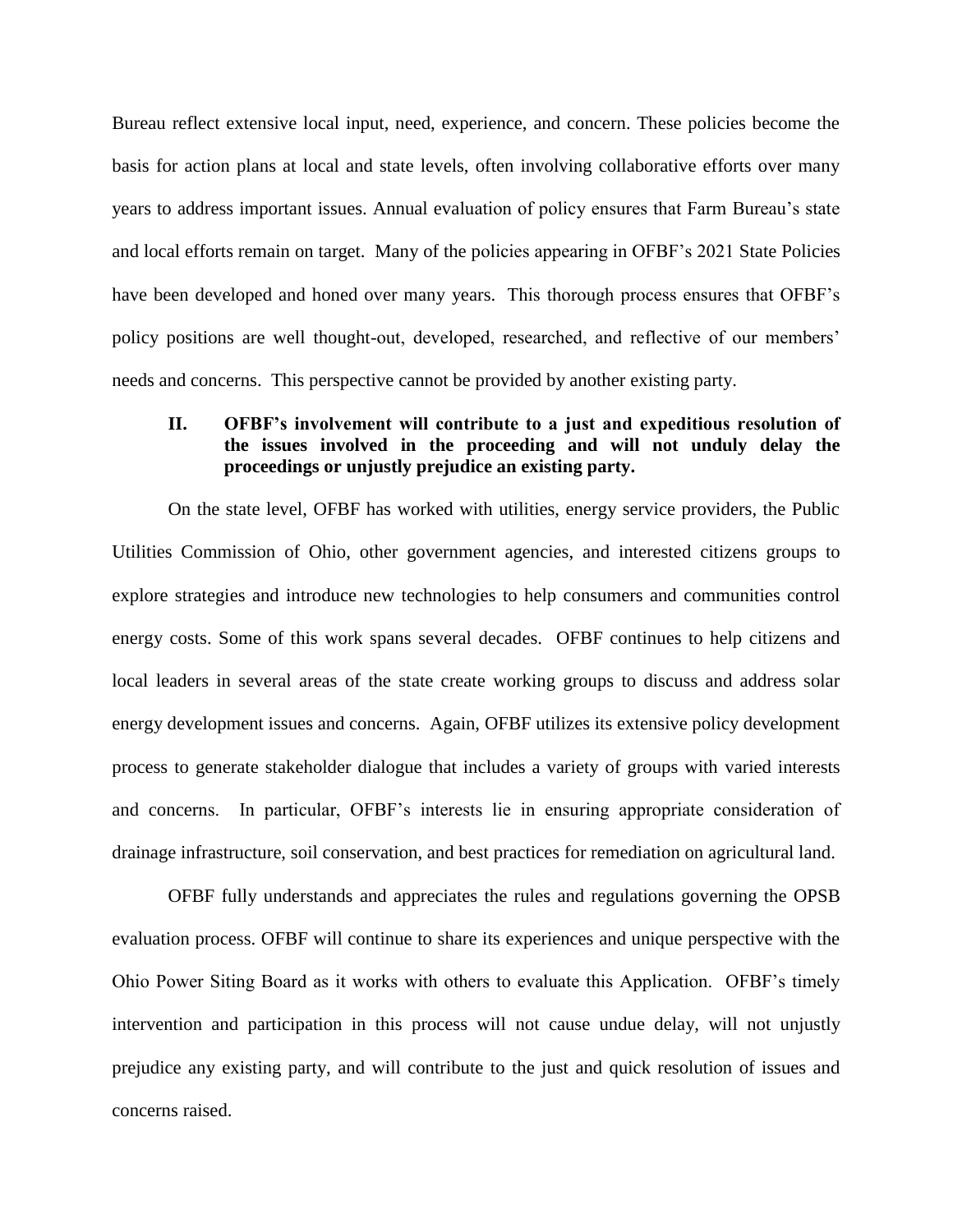Given the diverse, yet unique, interests of its members, its experience with energy development issues and support for collaboration, the Ohio Farm Bureau Federation submits that good cause exists to grant it leave to intervene in this proceeding.

#### **III. Conclusion**

For the reasons set forth above, the Ohio Farm Bureau Federation requests that its motion to intervene be granted.

Respectfully Submitted,

/s/ Chad A. Endsley

Chad A. Endsley (0080648) Chief Legal Counsel Leah F. Curtis (0086257) Amy M. Milam (0082375) Ohio Farm Bureau Federation 280 North High Street, P.O. Box 182383 Columbus, OH 43218-2383 Phone: 614.246.8258 Fax: 614.246.8658 E-Mail: [cendsley@ofbf.org](mailto:LGearhardt@ofbf.org) [lcurtis@ofbf.org](mailto:lcurtis@ofbf.org) [amilam@ofbf.org](mailto:amilam@ofbf.org) Attorneys for Ohio Farm Bureau Federation (All counsel willing to accept service by email)

\_\_\_\_\_\_\_\_\_\_\_\_\_\_\_\_\_\_\_\_\_\_\_\_\_\_\_\_\_\_\_\_\_\_\_\_\_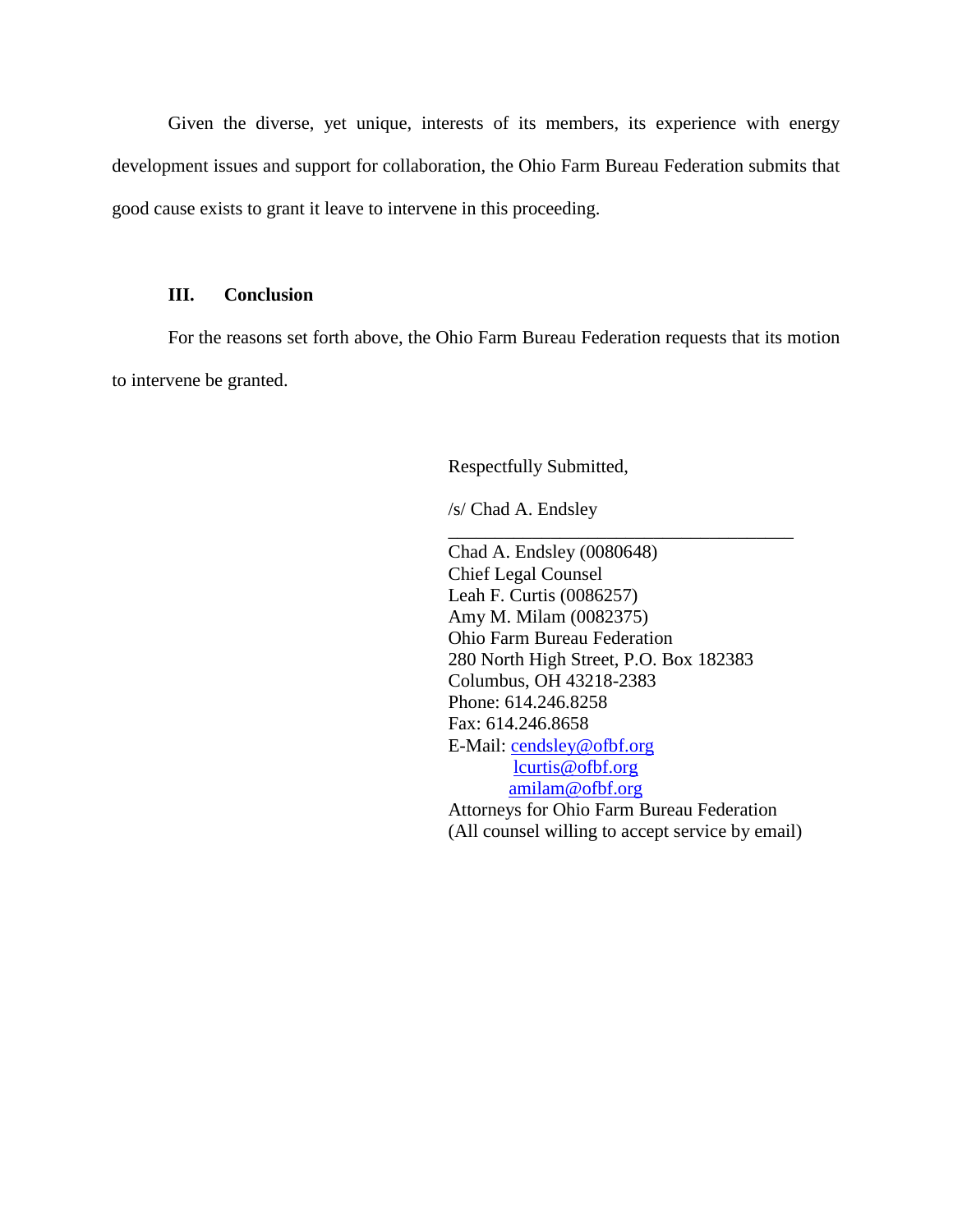#### **Certificate of Service**

The undersigned hereby certifies that a true and accurate copy of the foregoing document was served on this 26<sup>th</sup> day of August 2021 by regular U.S. Mail, postage prepaid, or by electronic mail, upon the persons listed below.

Christine M.T. Pirik William V. Vorys Matthew C. McDonnell Dickinson Wright PLLC 150 East Gay Street, Suite 2400 Columbus, OH 43215 [cpirik@dickinsonwright.com](mailto:cpirik@dickinsonwright.com) [wvorys@dickinsonwright.com](mailto:wvorys@dickinsonwright.com) [mmcdonnell@dickinsonwright.com](mailto:mmcdonnell@dickinsonwright.com)

Thomas Lindgren Assistant Attorney General Public Utilities Section 30 East Broad St., 16<sup>th</sup> Floor Columbus, OH 43215 [thomas.lindgren@ohioattorneygeneral.gov](mailto:thomas.lindgren@ohioattorneygeneral.gov)

/s/ Chad A. Endsley

Chad A. Endsley (0080648) Chief Legal Counsel Leah F. Curtis (0086257) Amy M. Milam (0082375) Ohio Farm Bureau Federation 280 North High Street, P.O. Box 182383 Columbus, OH 43218-2383 Phone: 614.246.8258 Fax: 614.246.8658 E-Mail: [cendsley@ofbf.org](mailto:LGearhardt@ofbf.org) [lcurtis@ofbf.org](mailto:lcurtis@ofbf.org) [amilam@ofbf.org](mailto:amilam@ofbf.org)

\_\_\_\_\_\_\_\_\_\_\_\_\_\_\_\_\_\_\_\_\_\_\_\_\_\_\_\_\_\_\_\_

Attorneys for Ohio Farm Bureau Federation